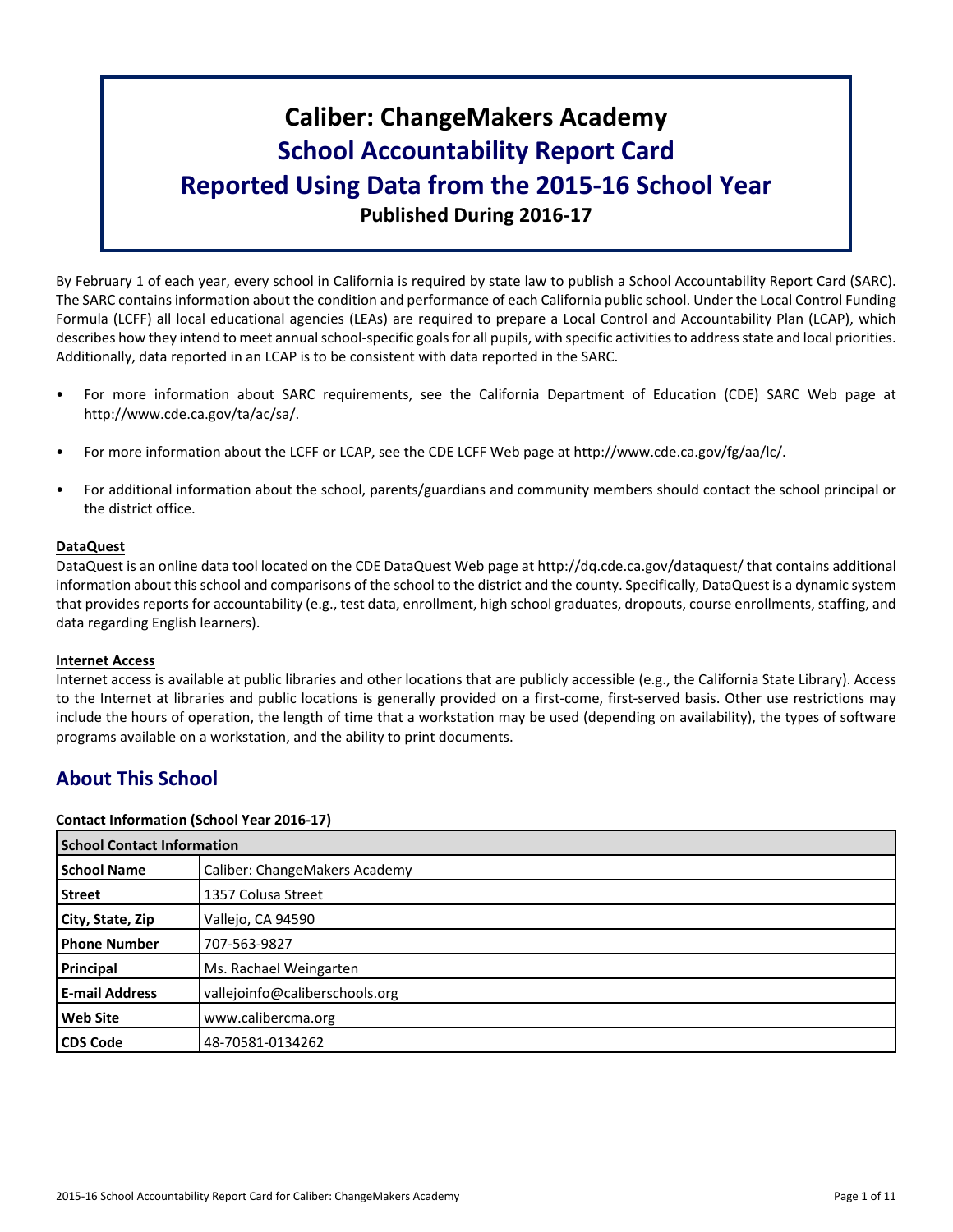| <b>District Contact Information</b> |                                      |  |  |
|-------------------------------------|--------------------------------------|--|--|
| District Name                       | Vallejo City Unified School District |  |  |
| <b>I Phone Number</b>               | 1707-556-8921                        |  |  |
| Superintendent                      | Dr. Ramona Bishop                    |  |  |
| l E-mail Address                    | rbishop@vallejo.k12.ca.us            |  |  |
| l Web Site                          | http://www.vallejo.k12.ca.us/        |  |  |

# **School Description and Mission Statement (School Year 2016-17)**

Description: Caliber Schools are free, public, non-selective charter schools offering a rigorous, personalized, college preparatory education for Bay Area students. Caliber: ChangeMakers Academy, which opened in August 2016, currently serves approximately 300 TK-3 and 6th grade students at our campus in Vallejo, CA. In the next two years we will add 4th/5th and 7th/8th grade students and serve TK-8.

Mission: Our mission is to provide students with a challenging, engaging, and personalized education that equips them with the knowledge, character, and skills they will need to succeed in competitive colleges, careers, and communities. We believe every child can succeed in college and life if they are given the opportunity. Unfortunately, too many students never get this chance. The American education system is failing students in under-resourced communities. Students in many districts graduate high school without the essential skills or knowledge they need to succeed in college and beyond. In contrast, Caliber Schools provides a free, safe, personalized, high quality education that includes a robust academic program. We teach critical life skills such as conflict resolution and goal setting. All Caliber students participate in our daily coding, robotics, and engineering program, as well as a rigorous writing program. We prepare all of our students to graduate from a four-year college without remediation.

We achieve this mission through 9 core components of our educational model:

- \* Personalized learning
- \* Project-based science and social studies
- \* Blended English and Math
- \* Collaboration in grade teams
- \* Emotional intelligence
- \* Daily writing
- \* Longer school day
- \* Enrichment
- \* Computer coding and computational thinking

Read more about each of these here: http://www.caliberschools.org/how-were-different.html

### **Student Enrollment by Grade Level (School Year 2015-16)**

| Grade | <b>Number of</b> |
|-------|------------------|
| Level | <b>Students</b>  |

### **Student Enrollment by Group (School Year 2015-16)**

| <b>Student</b> | <b>Percent of</b>       |
|----------------|-------------------------|
| Group          | <b>Total Enrollment</b> |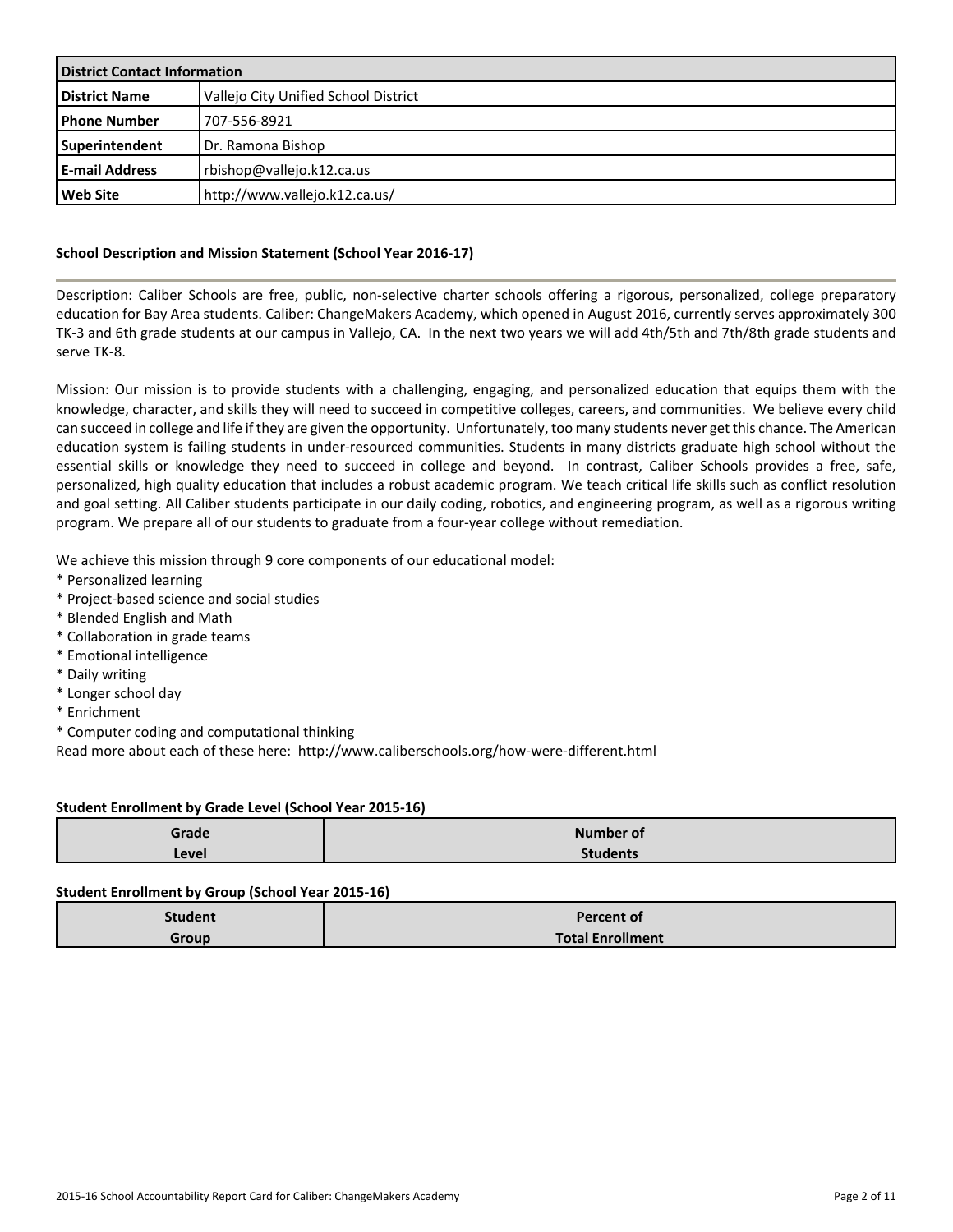# **A. Conditions of Learning**

# **State Priority: Basic**

The SARC provides the following information relevant to the Basic State Priority (Priority 1):

- Degree to which teachers are appropriately assigned and fully credentialed in the subject area and for the pupils they are teaching;
- Pupils have access to standards-aligned instructional materials; and
- School facilities are maintained in good repair.

# **Teacher Credentials**

|                                                                    |         | <b>District</b> |         |         |
|--------------------------------------------------------------------|---------|-----------------|---------|---------|
| <b>Teachers</b>                                                    | 2014-15 | 2015-16         | 2016-17 | 2016-17 |
| With Full Credential                                               | n/a     | n/a             | ь       |         |
| Without Full Credential                                            | n/a     | n/a             |         |         |
| Teaching Outside Subject Area of Competence (with full credential) | n/a     | n/a             |         |         |

### **Teacher Misassignments and Vacant Teacher Positions**

| <b>Indicator</b>                               | 2014-15 | 2015-16 | 2016-17 |
|------------------------------------------------|---------|---------|---------|
| Misassignments of Teachers of English Learners | n/a     | n/a     |         |
| Total Teacher Misassignments *                 | n/a     | n/a     |         |
| Vacant Teacher Positions                       | n/a     | n/a     |         |

Note: "Misassignments" refers to the number of positions filled by teachers who lack legal authorization to teach that grade level, subject area, student group, etc.

\* Total Teacher Misassignments includes the number of Misassignments of Teachers of English Learners.

#### **Core Academic Classes Taught by Highly Qualified Teachers (School Year 2015-16)**

|                                         | <b>Percent of Classes In Core Academic Subjects</b> |                                                |  |  |  |
|-----------------------------------------|-----------------------------------------------------|------------------------------------------------|--|--|--|
| <b>Location of Classes</b>              | <b>Taught by Highly Qualified Teachers</b>          | <b>Not Taught by Highly Qualified Teachers</b> |  |  |  |
| l This School                           |                                                     |                                                |  |  |  |
| <b>All Schools in District</b>          |                                                     |                                                |  |  |  |
| <b>High-Poverty Schools in District</b> |                                                     |                                                |  |  |  |
| Low-Poverty Schools in District         |                                                     |                                                |  |  |  |

Note: High-poverty schools are defined as those schools with student eligibility of approximately 40 percent or more in the free and reduced price meals program. Low-poverty schools are those with student eligibility of approximately 39 percent or less in the free and reduced price meals program.

# **Quality, Currency, Availability of Textbooks and Instructional Materials (School Year 2016-17)**

### **Year and month in which data were collected:** January 2017

Caliber's curriculum relies heavily on the use of adaptive instructional software instead of traditional textbooks. As a result, the materials reported here include many software tools that we use in different areas of our curriculum. In addition to the many instructional benefits of using software such as this (e.g., permitting highly personalized instruction), the school also benefits because the software is automatically updated over time, and is easily available to all students. As a result, all students have access to the most recent versions at all times.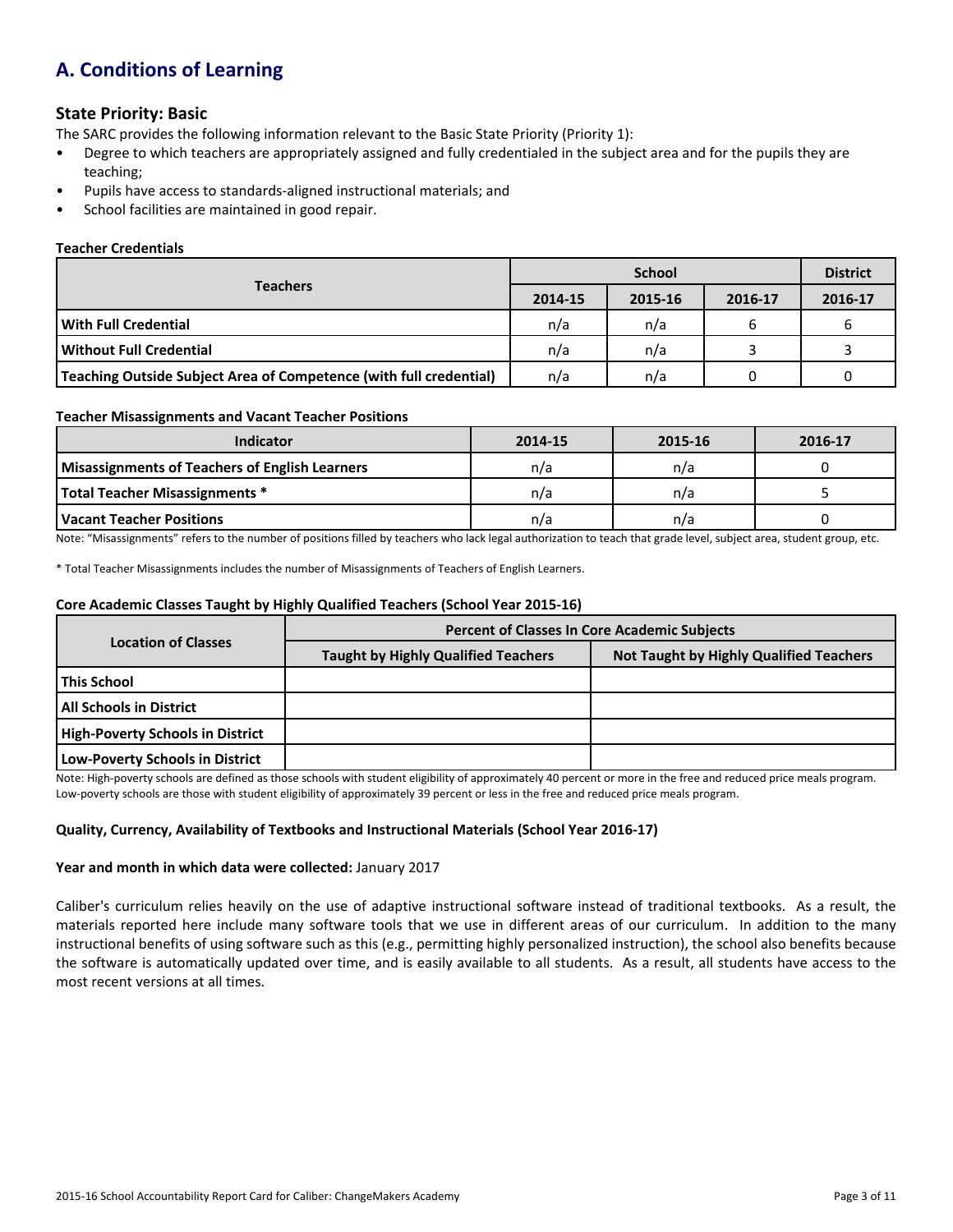| Subject                                              | Textbooks and Instructional Materials/<br><b>Year of Adoption</b>                                                                                                                   | From<br><b>Most Recent</b><br><b>Adoption?</b> | <b>Percent of Students</b><br><b>Lacking Own</b><br><b>Assigned Copy</b> |
|------------------------------------------------------|-------------------------------------------------------------------------------------------------------------------------------------------------------------------------------------|------------------------------------------------|--------------------------------------------------------------------------|
| <b>Reading/Language Arts</b>                         | Raz Kids<br>i-Ready<br>ThinkCerca<br>Newsela<br>Units of Study in Opinion, Information, and Narrative<br>Writing<br>Reading A-Z<br>Leveled Literacy Instruction (LLI)<br>No Red Ink | Yes                                            | 0.0                                                                      |
| <b>Mathematics</b>                                   | Dream Box<br>Zeal<br>Zearn<br>Khan Academy<br>Engage NY<br>Zearn Notebooks                                                                                                          | Yes                                            | 0.0                                                                      |
| <b>Science</b>                                       | Birdbrain                                                                                                                                                                           | Yes                                            | 0.0                                                                      |
| <b>History-Social Science</b>                        | DBQ curriculum                                                                                                                                                                      | Yes                                            | 0.0                                                                      |
| <b>Foreign Language</b>                              |                                                                                                                                                                                     |                                                | 0.0                                                                      |
| <b>Health</b>                                        |                                                                                                                                                                                     |                                                | 0.0                                                                      |
| <b>Visual and Performing Arts</b>                    |                                                                                                                                                                                     |                                                | 0.0                                                                      |
| <b>Science Laboratory Equipment</b><br>(grades 9-12) |                                                                                                                                                                                     |                                                | 0.0                                                                      |

# **School Facility Conditions and Planned Improvements (Most Recent Year)**

Caliber: ChangeMakers Academy works in close cooperation with the Vallejo City Unified School District (VCUSD) to provide a facility that is safe and clean.

VCUSD has allocated facilities to Caliber: ChangeMakers Academy under Prop. 39 and is responsible for the good repair of them. As this is a new school and a new site, VCUSD and SCOE have not yet conducted a FIT report on most of the facilities we have been allocated.

Caliber maintains responsibility for ensuring the day-to-day cleanliness of the facility. The school custodial staff carries out daily cleaning schedules to ensure a clean and safe school.

### **School Facility Good Repair Status (Most Recent Year)**

| <b>School Facility Good Repair Status (Most Recent Year)</b><br>Year and month of the most recent FIT report: n/a, see below |                          |      |      |                                |  |  |  |  |
|------------------------------------------------------------------------------------------------------------------------------|--------------------------|------|------|--------------------------------|--|--|--|--|
|                                                                                                                              | <b>Repair Needed and</b> |      |      |                                |  |  |  |  |
| <b>System Inspected</b>                                                                                                      | Good                     | Fair | Poor | <b>Action Taken or Planned</b> |  |  |  |  |
| Systems: Gas Leaks, Mechanical/HVAC,<br>Sewer                                                                                |                          |      |      |                                |  |  |  |  |
| <b>Interior: Interior Surfaces</b>                                                                                           |                          |      |      |                                |  |  |  |  |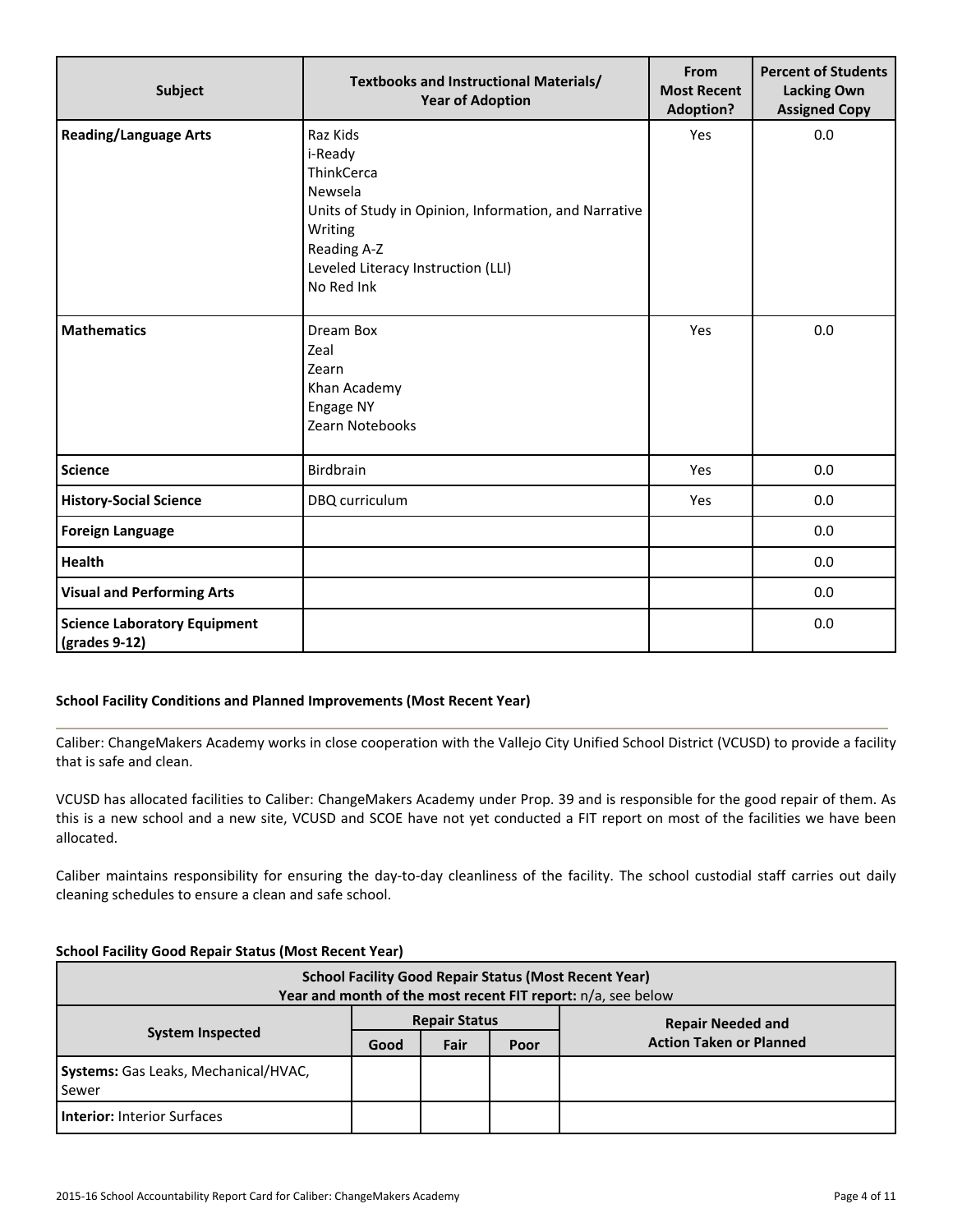| <b>School Facility Good Repair Status (Most Recent Year)</b><br>Year and month of the most recent FIT report: n/a, see below |                      |      |      |                                |  |  |
|------------------------------------------------------------------------------------------------------------------------------|----------------------|------|------|--------------------------------|--|--|
|                                                                                                                              | <b>Repair Status</b> |      |      | <b>Repair Needed and</b>       |  |  |
| <b>System Inspected</b>                                                                                                      | Good                 | Fair | Poor | <b>Action Taken or Planned</b> |  |  |
| <b>Cleanliness: Overall Cleanliness, Pest/</b><br>Vermin Infestation                                                         |                      |      |      |                                |  |  |
| <b>Electrical: Electrical</b>                                                                                                |                      |      |      |                                |  |  |
| <b>Restrooms/Fountains: Restrooms, Sinks/</b><br><b>Fountains</b>                                                            |                      |      |      |                                |  |  |
| Safety: Fire Safety, Hazardous Materials                                                                                     |                      |      |      |                                |  |  |
| <b>Structural: Structural Damage, Roofs</b>                                                                                  |                      |      |      |                                |  |  |
| <b>External: Playground/School Grounds,</b><br>Windows/Doors/Gates/Fences                                                    |                      |      |      |                                |  |  |

# **Overall Facility Rating (Most Recent Year)**

| Year and month of the most recent FIT report: n/a, see below |           |      |      |      |  |  |  |  |
|--------------------------------------------------------------|-----------|------|------|------|--|--|--|--|
| <b>Overall Rating</b>                                        | Exemplary | Good | Fair | Poor |  |  |  |  |

# **B. Pupil Outcomes**

# **State Priority: Pupil Achievement**

The SARC provides the following information relevant to the State priority: Pupil Achievement (Priority 4):

- **Statewide assessments** (i.e., California Assessment of Student Performance and Progress [CAASPP] System, which includes the Smarter Balanced Summative Assessments for students in the general education population and the California Alternate Assessments [CAAs] for English language arts/literacy [ELA] and mathematics given in grades three through eight and grade eleven. The CAAs have replaced the California Alternate Performance Assessment [CAPA] for ELA and mathematics, which were eliminated in 2015. Only eligible students may participate in the administration of the CAAs. CAA items are aligned with alternate achievement standards, which are linked with the Common Core State Standards [CCSS] for students with significant cognitive disabilities); and
- The percentage of students who have successfully completed courses that satisfy the requirements for entrance to the University of California and the California State University, or career technical education sequences or programs of study

### **CAASPP Test Results in English Language Arts/Literacy (ELA) and Mathematics for All Students**

|                                       | Percent of Students Meeting or Exceeding the State Standards<br>$\left(\text{grades }3-8\right)$ and $11\right)$ |         |                 |         |              |         |
|---------------------------------------|------------------------------------------------------------------------------------------------------------------|---------|-----------------|---------|--------------|---------|
| <b>Subject</b>                        | <b>School</b>                                                                                                    |         | <b>District</b> |         | <b>State</b> |         |
|                                       | 2014-15                                                                                                          | 2015-16 | 2014-15         | 2015-16 | 2014-15      | 2015-16 |
| <b>English Language Arts/Literacy</b> |                                                                                                                  |         |                 |         |              |         |
| <b>Mathematics</b>                    |                                                                                                                  |         |                 |         |              |         |

Note: Percentages are not calculated when the number of students tested is ten or less, either because the number of students in this category is too small for statistical accuracy or to protect student privacy.

### **CAASPP Test Results in ELA by Student Group**

### **Grades Three through Eight and Grade Eleven (School Year 2015-16)**

|                      |       |                 | <b>Number of Students</b> |               | <b>Percent of Students</b>                |
|----------------------|-------|-----------------|---------------------------|---------------|-------------------------------------------|
| <b>Student Group</b> | Grade | <b>Enrolled</b> | <b>Tested</b>             | <b>Tested</b> | <b>Standard Met or</b><br><b>Exceeded</b> |

Note: ELA test results include the Smarter Balanced Summative Assessment and the CAA. The "Percent Met or Exceeded" is calculated by taking the total number of students who met or exceeded the standard on the Smarter Balanced Summative Assessment plus the total number of students who met the standard on the CAAs divided by the total number of students who participated in both assessments.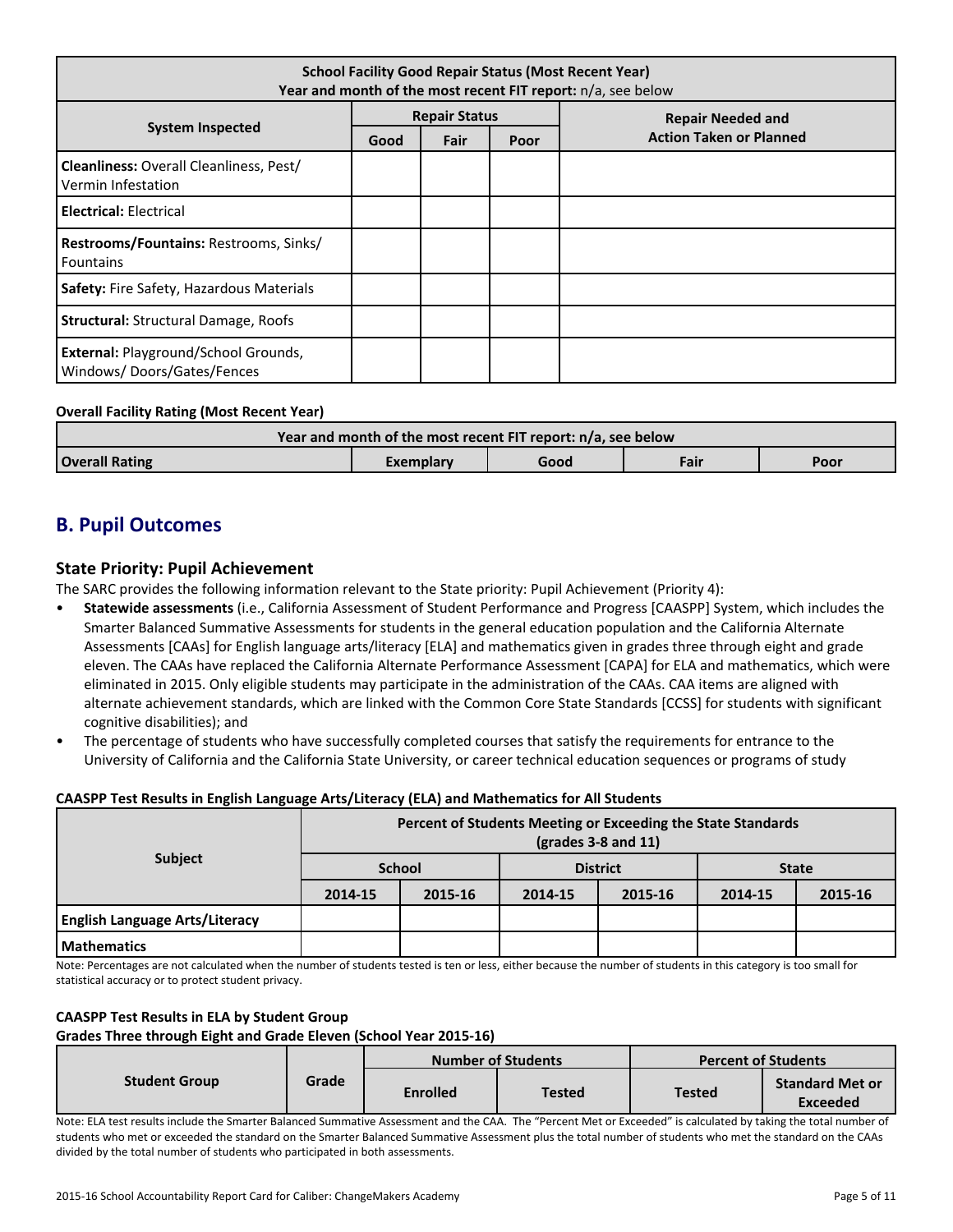Double dashes (--) appear in the table when the number of students is ten or less, either because the number of students in this category is too small for statistical accuracy or to protect student privacy.

Note: The number of students tested includes all students who participated in the test whether they received a score or not; however, the number of students tested is not the number that was used to calculate the achievement level percentages. The achievement level percentages are calculated using only students who received scores.

# **CAASPP Test Results in Mathematics by Student Group Grades Three through Eight and Grade Eleven (School Year 2015-16)**

|                      |       |                 | <b>Number of Students</b> |        | <b>Percent of Students</b>                |
|----------------------|-------|-----------------|---------------------------|--------|-------------------------------------------|
| <b>Student Group</b> | Grade | <b>Enrolled</b> | Tested                    | Tested | <b>Standard Met or</b><br><b>Exceeded</b> |

Note: Mathematics test results include the Smarter Balanced Summative Assessment and the CAA. The "Percent Met or Exceeded" is calculated by taking the total number of students who met or exceeded the standard on the Smarter Balanced Summative Assessment plus the total number of students who met the standard on the CAAs divided by the total number of students who participated in both assessments.

Double dashes (--) appear in the table when the number of students is ten or less, either because the number of students in this category is too small for statistical accuracy or to protect student privacy.

Note: The number of students tested includes all students who participated in the test whether they received a score or not; however, the number of students tested is not the number that was used to calculate the achievement level percentages. The achievement level percentages are calculated using only students who received scores.

# **CAASPP Test Results in Science for All Students**

|                               |               | Percent of Students Scoring at Proficient or Advanced<br>(meeting or exceeding the state standards) |             |                 |  |                   |              |         |         |  |
|-------------------------------|---------------|-----------------------------------------------------------------------------------------------------|-------------|-----------------|--|-------------------|--------------|---------|---------|--|
| <b>Subject</b>                | <b>School</b> |                                                                                                     |             | <b>District</b> |  |                   | <b>State</b> |         |         |  |
|                               | 2013-14       | 2014-15                                                                                             | $2015 - 16$ | 2013-14         |  | 2014-15   2015-16 | 2013-14      | 2014-15 | 2015-16 |  |
| Science (grades 5, 8, and 10) |               |                                                                                                     |             |                 |  |                   |              |         |         |  |

Note: Science test results include California Standards Tests (CSTs), California Modified Assessment (CMA), and California Alternate Performance Assessment (CAPA) in grades five, eight, and ten.

Note: Scores are not shown when the number of students tested is ten or less, either because the number of students in this category is too small for statistical accuracy or to protect student privacy.

# **CAASPP Test Results in Science by Student Group Grades Five, Eight, and Ten (School Year 2015-16)**

| <b>Student</b><br><b>Group</b> | Total<br><b>Enrollment</b> | # of Students<br>with Valid Scores | % of Students<br>with Valid Scores | % of Students<br><b>Proficient or</b><br><b>Advanced</b> |
|--------------------------------|----------------------------|------------------------------------|------------------------------------|----------------------------------------------------------|
| All Students                   |                            |                                    |                                    |                                                          |

Note: Science test results include CSTs, CMA, and CAPA in grades five, eight, and ten. The "Proficient or Advanced" is calculated by taking the total number of students who scored at Proficient or Advanced on the science assessment divided by the total number of students with valid scores.

Note: Scores are not shown when the number of students tested is ten or less, either because the number of students in this category is too small for statistical accuracy or to protect student privacy.

# **Career Technical Education Programs (School Year 2015-16)**

# N/A

### **Career Technical Education Participation (School Year 2015-16)**

| <b>Measure</b>                                                                                             | <b>CTE Program</b><br>Participation |  |  |  |  |  |
|------------------------------------------------------------------------------------------------------------|-------------------------------------|--|--|--|--|--|
| Number of pupils participating in CTE                                                                      |                                     |  |  |  |  |  |
| % of pupils completing a CTE program and earning a high school diploma                                     | N/A                                 |  |  |  |  |  |
| of CTE courses sequenced or articulated between the school and institutions of postsecondary education (%) | N/A                                 |  |  |  |  |  |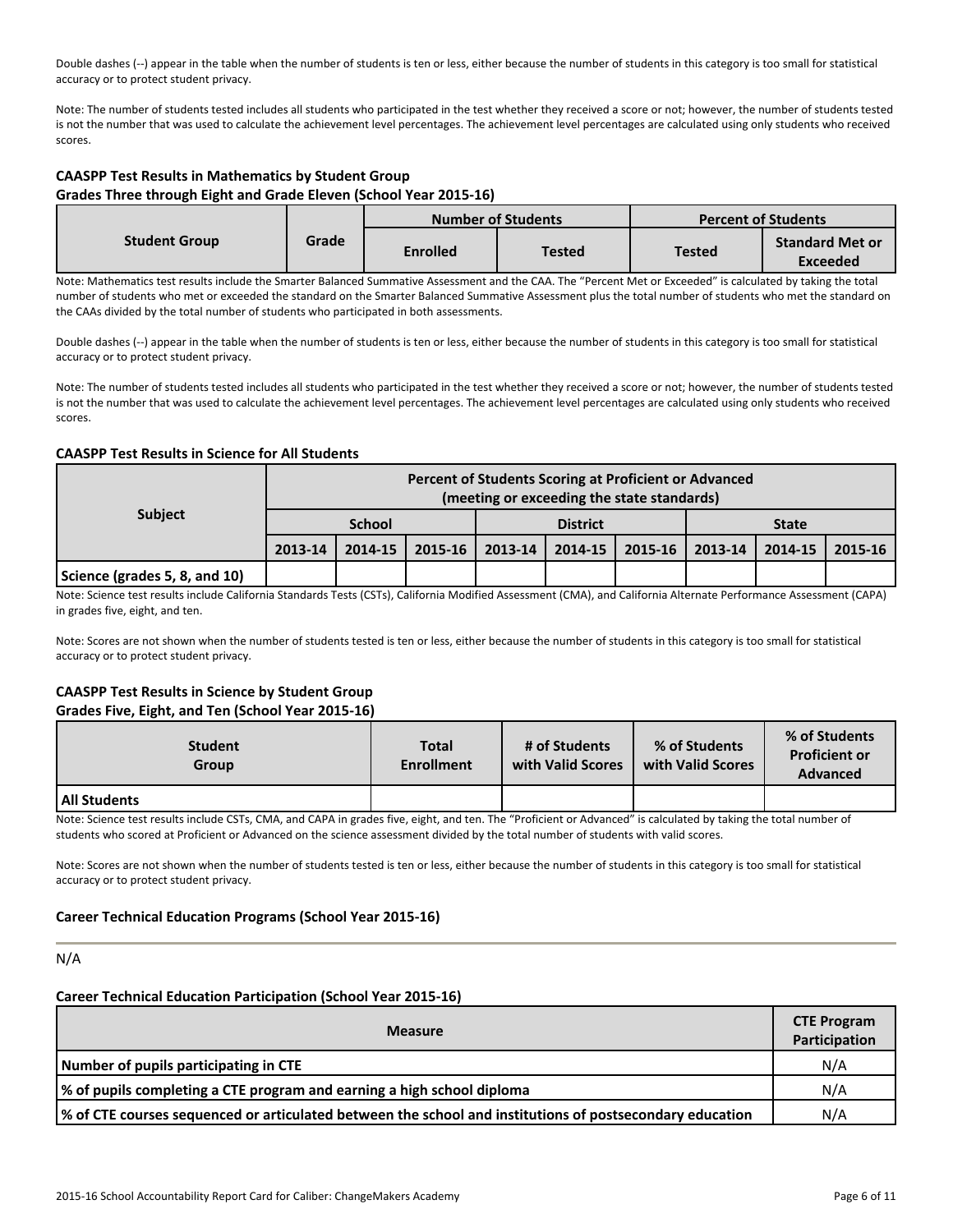# **Courses for University of California (UC) and/or California State University (CSU) Admission**

| <b>UC/CSU Course Measure</b>                                              | Percent |
|---------------------------------------------------------------------------|---------|
| 2015-16 Pupils Enrolled in Courses Required for UC/CSU Admission          |         |
| 2014-15 Graduates Who Completed All Courses Required for UC/CSU Admission |         |

# **State Priority: Other Pupil Outcomes**

The SARC provides the following information relevant to the Other Pupil Outcomes State Priority (Priority 8):

Pupil outcomes in the subject areas of physical education.

### **California Physical Fitness Test Results (School Year 2015-16)**

| Grade |                              | <b>Percent of Students Meeting Fitness Standards</b> |                             |
|-------|------------------------------|------------------------------------------------------|-----------------------------|
| Level | <b>Four of Six Standards</b> | <b>Five of Six Standards</b>                         | <b>Six of Six Standards</b> |

Note: Percentages are not calculated when the number of students tested is ten or less, either because the number of students in this category is too small for statistical accuracy or to protect student privacy.

# **C. Engagement**

# **State Priority: Parental Involvement**

The SARC provides the following information relevant to the Parental Involvement State Priority (Priority 3):

• Efforts the school district makes to seek parent input in making decisions for the school district and each schoolsite.

# **Opportunities for Parental Involvement (School Year 2016-17)**

Caliber: ChangeMakers Academy hosts parent education opportunities monthly and has an active Family Connections Committee (FCC). The FCC provides a forum for parents to meet each other, meet with teachers, share ideas with the school administration, and plan events for the school. The group meets on a monthly basis at the school and childcare is provided. Many parents volunteer throughout the school day in the classroom and around campus. Social events such as the Fall Festival, Science Night and Winter Music Concert bring the entire community together.

# **State Priority: Pupil Engagement**

The SARC provides the following information relevant to the Pupil Engagement State Priority (Priority 5):

- High school dropout rates; and
- High school graduation rates.

### **Dropout Rate and Graduation Rate (Four-Year Cohort Rate)**

| Indicator         |         | <b>School</b> |         |         | <b>District</b> |         | <b>State</b> |         |         |
|-------------------|---------|---------------|---------|---------|-----------------|---------|--------------|---------|---------|
|                   | 2012-13 | 2013-14       | 2014-15 | 2012-13 | 2013-14         | 2014-15 | 2012-13      | 2013-14 | 2014-15 |
| Dropout Rate      |         |               |         |         |                 |         |              |         |         |
| l Graduation Rate |         |               |         |         |                 |         |              |         |         |

### **Completion of High School Graduation Requirements - Graduating Class of 2015 (One-Year Rate)**

| Group | <b>Graduating Class of 2015</b> |                 |              |  |  |  |
|-------|---------------------------------|-----------------|--------------|--|--|--|
|       | <b>School</b>                   | <b>District</b> | <b>State</b> |  |  |  |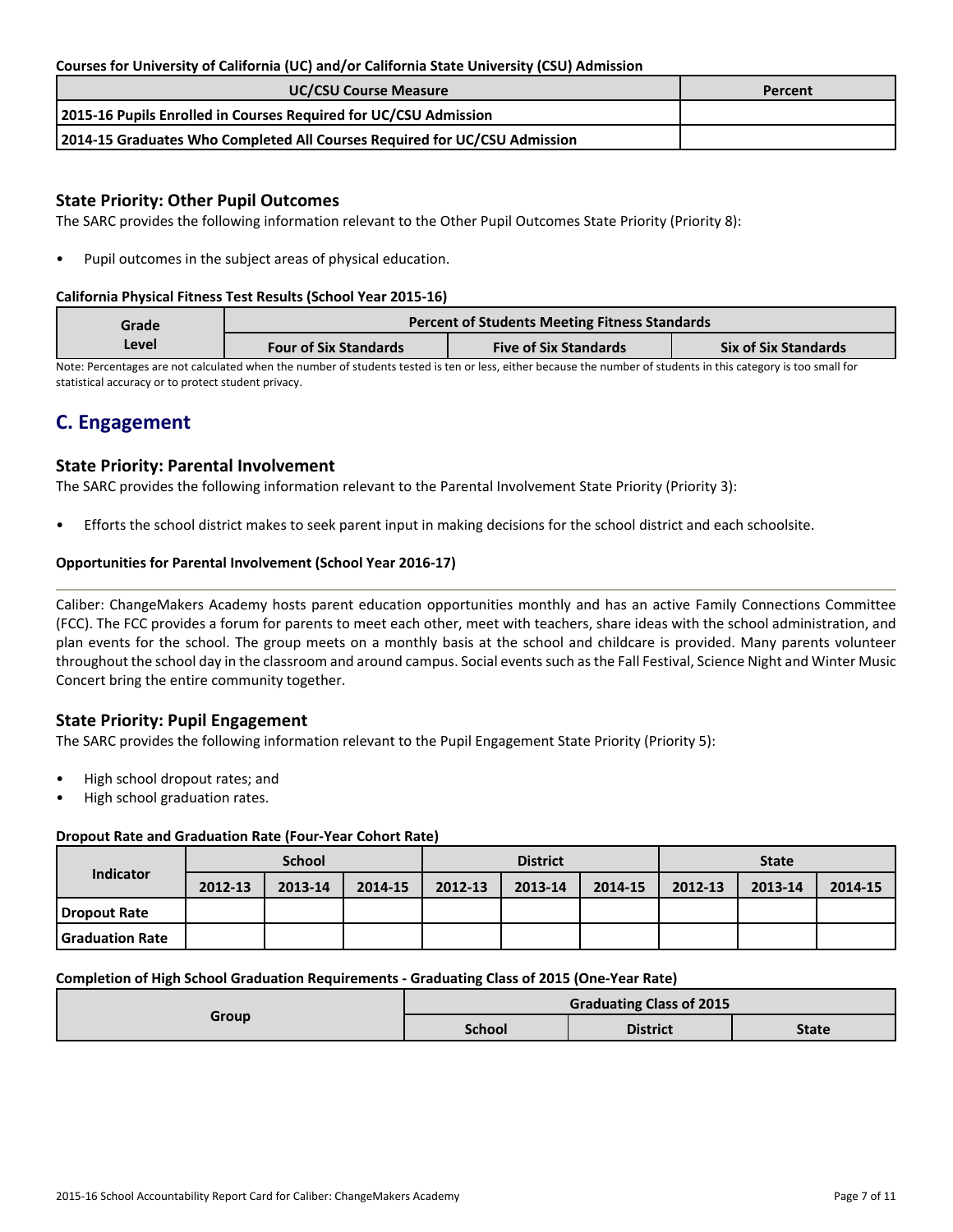# **State Priority: School Climate**

The SARC provides the following information relevant to the School Climate State Priority (Priority 6):

- Pupil suspension rates;
- Pupil expulsion rates; and
- Other local measures on the sense of safety.

#### **Suspensions and Expulsions**

| Rate               | <b>School</b> |         |         |         | <b>District</b> |         | <b>State</b> |         |         |
|--------------------|---------------|---------|---------|---------|-----------------|---------|--------------|---------|---------|
|                    | 2013-14       | 2014-15 | 2015-16 | 2013-14 | 2014-15         | 2015-16 | 2013-14      | 2014-15 | 2015-16 |
| <b>Suspensions</b> |               |         |         |         |                 |         |              |         |         |
| <b>Expulsions</b>  |               |         |         |         |                 |         |              |         |         |

# **School Safety Plan (School Year 2016-17)**

Caliber: ChangeMakers Academy maintains a school and student safety plan and has trained school staff and students on the safety procedures outlined in the plan.

This safety plan includes the following:

- \* School Safety Team
- \* Annual Safety Goals
- \* Policies & Procedures
- \* Child Abuse Policy & Procedure
- \* Sexual Harassment Policy & Procedure
- \* Suspension and Expulsion / Due Process
- \* Dress and Groom Policy
- \* Employee Security Policy
- \* Emergency Disaster Procedures & Drills
- \* Drill Schedules & Report
- \* Emergency Contact Information
- \* Procedures for Ingress & Egress
- \* Emergency Evacuation: Principal's check list
- \* Emergency Evacuation: Teacher's checklist
- \* School Site Evacuation Map
- \* Off Campus Evacuation Map
- \* Emergency/Crisis 1st Level Response Protocol.

Caliber: ChangeMakers Academy also abides by VCUSD policies relating to Maintenance and Operations Services.

# **D. Other SARC Information**

The information in this section is required to be in the SARC but is not included in the state priorities for LCFF.

### **Federal Intervention Program (School Year 2016-17)**

| Indicator                                           | <b>School</b> | <b>District</b> |
|-----------------------------------------------------|---------------|-----------------|
| <b>Program Improvement Status</b>                   |               |                 |
| <b>First Year of Program Improvement</b>            |               |                 |
| Year in Program Improvement*                        |               |                 |
| Number of Schools Currently in Program Improvement  | N/A           |                 |
| Percent of Schools Currently in Program Improvement | N/A           |                 |

Note: Cells with N/A values do not require data.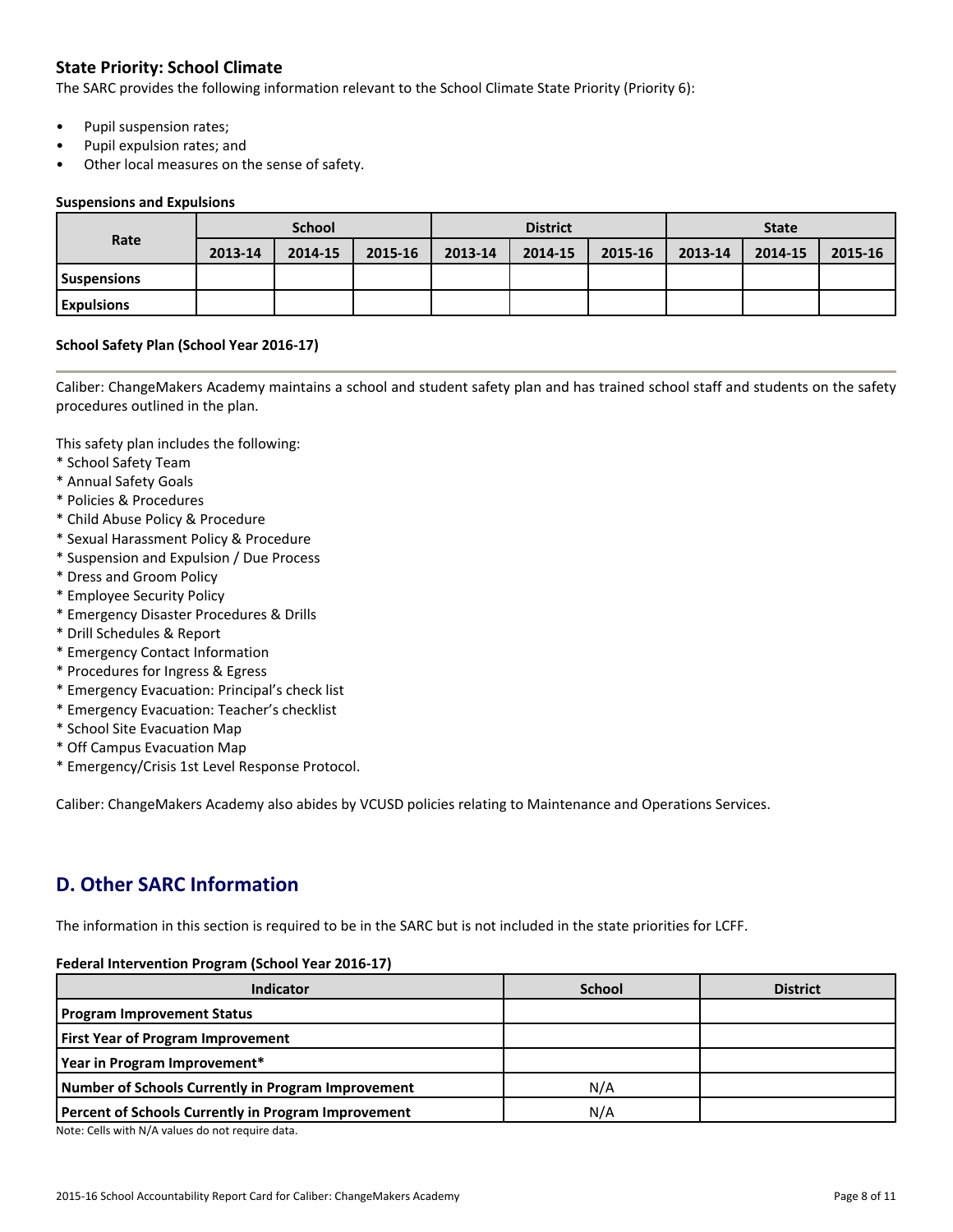### **Average Class Size and Class Size Distribution (Elementary)**

|                 |                             |                          | 2013-14   |       |                             | 2014-15                  |           |       |                             | 2015-16                  |       |       |  |
|-----------------|-----------------------------|--------------------------|-----------|-------|-----------------------------|--------------------------|-----------|-------|-----------------------------|--------------------------|-------|-------|--|
| Grade<br>Level  | Avg.                        | <b>Number of Classes</b> |           | Avg.  |                             | <b>Number of Classes</b> |           | Avg.  |                             | <b>Number of Classes</b> |       |       |  |
|                 | <b>Class</b><br><b>Size</b> | $1 - 20$                 | $21 - 32$ | $33+$ | <b>Class</b><br><b>Size</b> | $1 - 20$                 | $21 - 32$ | $33+$ | <b>Class</b><br><b>Size</b> | $1 - 20$                 | 21-32 | $33+$ |  |
| К               | n/a                         |                          |           |       | n/a                         |                          |           |       | n/a                         |                          |       |       |  |
| 1               | n/a                         |                          |           |       | n/a                         |                          |           |       | n/a                         |                          |       |       |  |
| $\overline{2}$  | n/a                         |                          |           |       | n/a                         |                          |           |       | n/a                         |                          |       |       |  |
| 3               | n/a                         |                          |           |       | n/a                         |                          |           |       | n/a                         |                          |       |       |  |
| 4               | n/a                         |                          |           |       | n/a                         |                          |           |       | n/a                         |                          |       |       |  |
| $5\phantom{.0}$ | n/a                         |                          |           |       | n/a                         |                          |           |       | n/a                         |                          |       |       |  |
| 6               | n/a                         |                          |           |       | n/a                         |                          |           |       | n/a                         |                          |       |       |  |
| Other           | n/a                         |                          |           |       | n/a                         |                          |           |       | n/a                         |                          |       |       |  |

Number of classes indicates how many classes fall into each size category (a range of total students per class).

# **Average Class Size and Class Size Distribution (Secondary)**

| <b>Subject</b>        | 2013-14                             |                             |           | 2014-15 |                             |          | 2015-16   |                             |                             |          |           |       |
|-----------------------|-------------------------------------|-----------------------------|-----------|---------|-----------------------------|----------|-----------|-----------------------------|-----------------------------|----------|-----------|-------|
|                       | Avg.<br><b>Class</b><br><b>Size</b> | <b>Number of Classrooms</b> |           | Avg.    | <b>Number of Classrooms</b> |          | Avg.      | <b>Number of Classrooms</b> |                             |          |           |       |
|                       |                                     | $1 - 22$                    | $23 - 32$ | $33+$   | <b>Class</b><br><b>Size</b> | $1 - 22$ | $23 - 32$ | $33+$                       | <b>Class</b><br><b>Size</b> | $1 - 22$ | $23 - 32$ | $33+$ |
| <b>English</b>        |                                     |                             |           |         |                             |          |           |                             |                             |          |           |       |
| <b>Mathematics</b>    |                                     |                             |           |         |                             |          |           |                             |                             |          |           |       |
| <b>Science</b>        |                                     |                             |           |         |                             |          |           |                             |                             |          |           |       |
| <b>Social Science</b> |                                     |                             |           |         |                             |          |           |                             |                             |          |           |       |

Note: Number of classes indicates how many classrooms fall into each size category (a range of total students per classroom). At the secondary school level, this information is reported by subject area rather than grade level.

### **Academic Counselors and Other Support Staff (School Year 2015-16)**

| <b>Title</b>                                               | <b>Number of FTE</b><br><b>Assigned to School</b> | <b>Average Number of Students per</b><br><b>Academic Counselor</b> |
|------------------------------------------------------------|---------------------------------------------------|--------------------------------------------------------------------|
| <b>Academic Counselor</b>                                  | $\Omega$                                          | 0                                                                  |
| <b>Counselor (Social/Behavioral or Career Development)</b> |                                                   | N/A                                                                |
| Library Media Teacher (Librarian)                          |                                                   | N/A                                                                |
| Library Media Services Staff (Paraprofessional)            | $\Omega$                                          | N/A                                                                |
| Psychologist                                               | O                                                 | N/A                                                                |
| <b>Social Worker</b>                                       | $\Omega$                                          | N/A                                                                |
| l Nurse                                                    | $\Omega$                                          | N/A                                                                |
| <b>Speech/Language/Hearing Specialist</b>                  | $\Omega$                                          | N/A                                                                |
| <b>Resource Specialist</b>                                 |                                                   | N/A                                                                |
| <b>Other</b>                                               |                                                   | N/A                                                                |

Note: Cells with N/A values do not require data.

\*One Full Time Equivalent (FTE) equals one staff member working full time; one FTE could also represent two staff members who each work 50 percent of full time.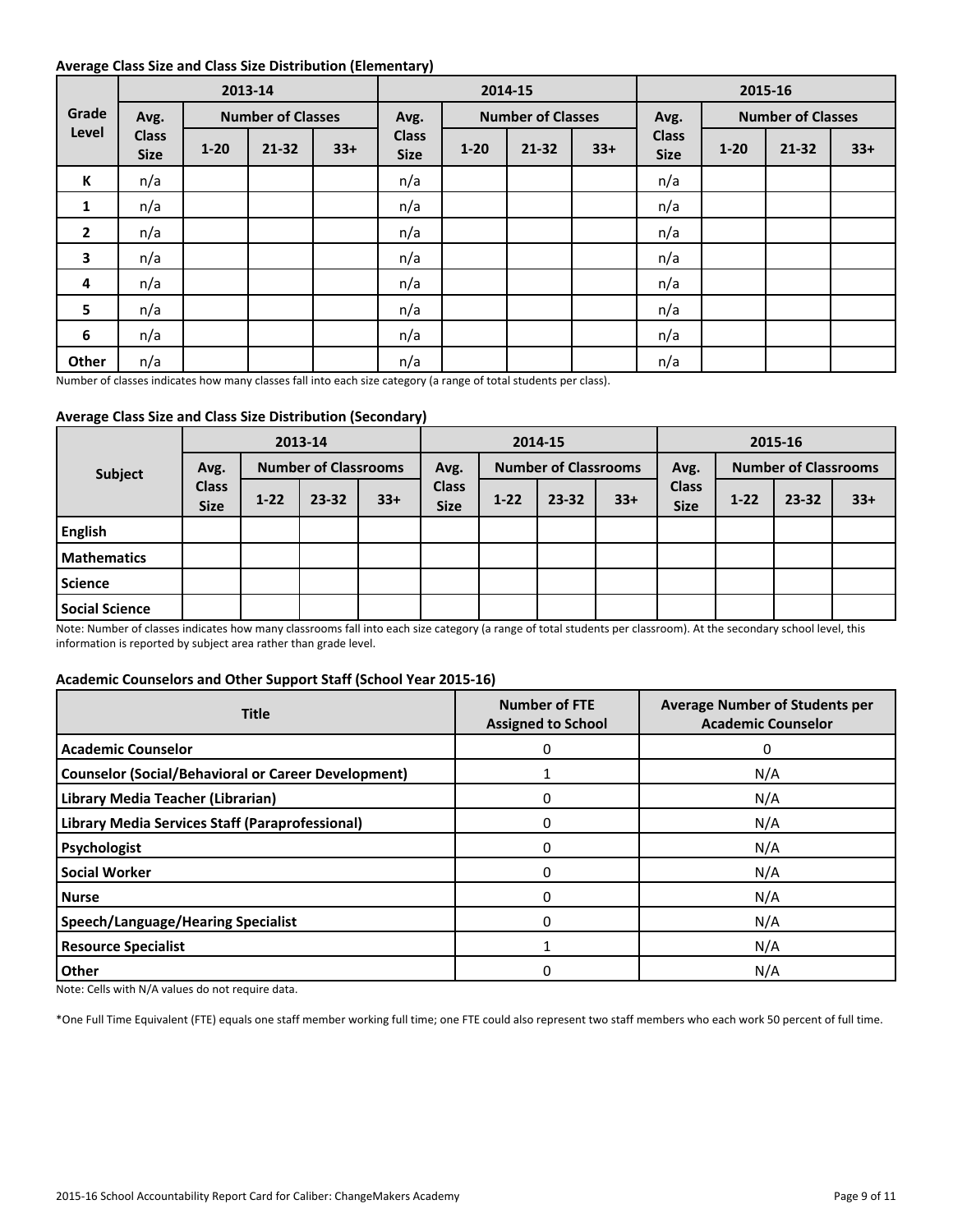# **Expenditures per Pupil and School Site Teacher Salaries (Fiscal Year 2014-15)**

|                                                  | <b>Expenditures Per Pupil</b> | Average                            |                               |                                 |  |
|--------------------------------------------------|-------------------------------|------------------------------------|-------------------------------|---------------------------------|--|
| Level                                            | <b>Total</b>                  | Supplemental/<br><b>Restricted</b> | Basic/<br><b>Unrestricted</b> | <b>Teacher</b><br><b>Salary</b> |  |
| <b>School Site</b>                               | N/A                           | N/A                                | N/A                           | N/A                             |  |
| <b>District</b>                                  | N/A                           | N/A                                | N/A                           |                                 |  |
| Percent Difference: School Site and District     | N/A                           | N/A                                | N/A                           | N/A                             |  |
| <b>State</b>                                     | N/A                           | N/A                                |                               |                                 |  |
| <b>Percent Difference: School Site and State</b> | N/A                           | N/A                                | N/A                           | N/A                             |  |

Note: Cells with N/A values do not require data.

#### **Types of Services Funded (Fiscal Year 2015-16)**

Not applicable. The school is in its first year in 2016-17, so it was not open in 2015-16.

#### **Teacher and Administrative Salaries (Fiscal Year 2014-15)**

| Category                                             | <b>District Amount</b> | <b>State Average for Districts In Same Category</b> |
|------------------------------------------------------|------------------------|-----------------------------------------------------|
| <b>Beginning Teacher Salary</b>                      |                        |                                                     |
| Mid-Range Teacher Salary                             |                        |                                                     |
| <b>Highest Teacher Salary</b>                        |                        |                                                     |
| <b>Average Principal Salary (Elementary)</b>         |                        |                                                     |
| <b>Average Principal Salary (Middle)</b>             |                        |                                                     |
| <b>Average Principal Salary (High)</b>               |                        |                                                     |
| <b>Superintendent Salary</b>                         |                        |                                                     |
| <b>Percent of Budget for Teacher Salaries</b>        |                        |                                                     |
| <b>Percent of Budget for Administrative Salaries</b> |                        |                                                     |

For detailed information on salaries, see the CDE Certificated Salaries & Benefits Web page at http://www.cde.ca.gov/ds/fd/cs/.

### **Advanced Placement (AP) Courses (School Year 2015-16)**

| <b>Subject</b>                  | <b>Number of AP Courses Offered*</b> | <b>Percent of Students In AP Courses</b> |
|---------------------------------|--------------------------------------|------------------------------------------|
| <b>Computer Science</b>         |                                      | N/A                                      |
| <b>English</b>                  |                                      | N/A                                      |
| <b>Fine and Performing Arts</b> |                                      | N/A                                      |
| <b>Foreign Language</b>         |                                      | N/A                                      |
| <b>Mathematics</b>              |                                      | N/A                                      |
| <b>Science</b>                  |                                      | N/A                                      |
| <b>Social Science</b>           |                                      | N/A                                      |
| All courses                     |                                      |                                          |

Cells with N/A values do not require data.

\*Where there are student course enrollments of at least one student.

### **Professional Development (Most Recent Three Years)**

All Caliber: ChangeMakers Academy staff attend regular professional development sessions both during the school year (3 hours per week) and when school is not in session (an additional three 40-hour weeks). In addition, teachers work in peer teams to develop professionally and are observed and receive feedback on their performance, goals, and growth from the administrative team weekly.

Professional development covers a variety of areas:

\* Developing teachers' ability to plan in alignment with Common Core Standards, with a focus on Project Based Learning